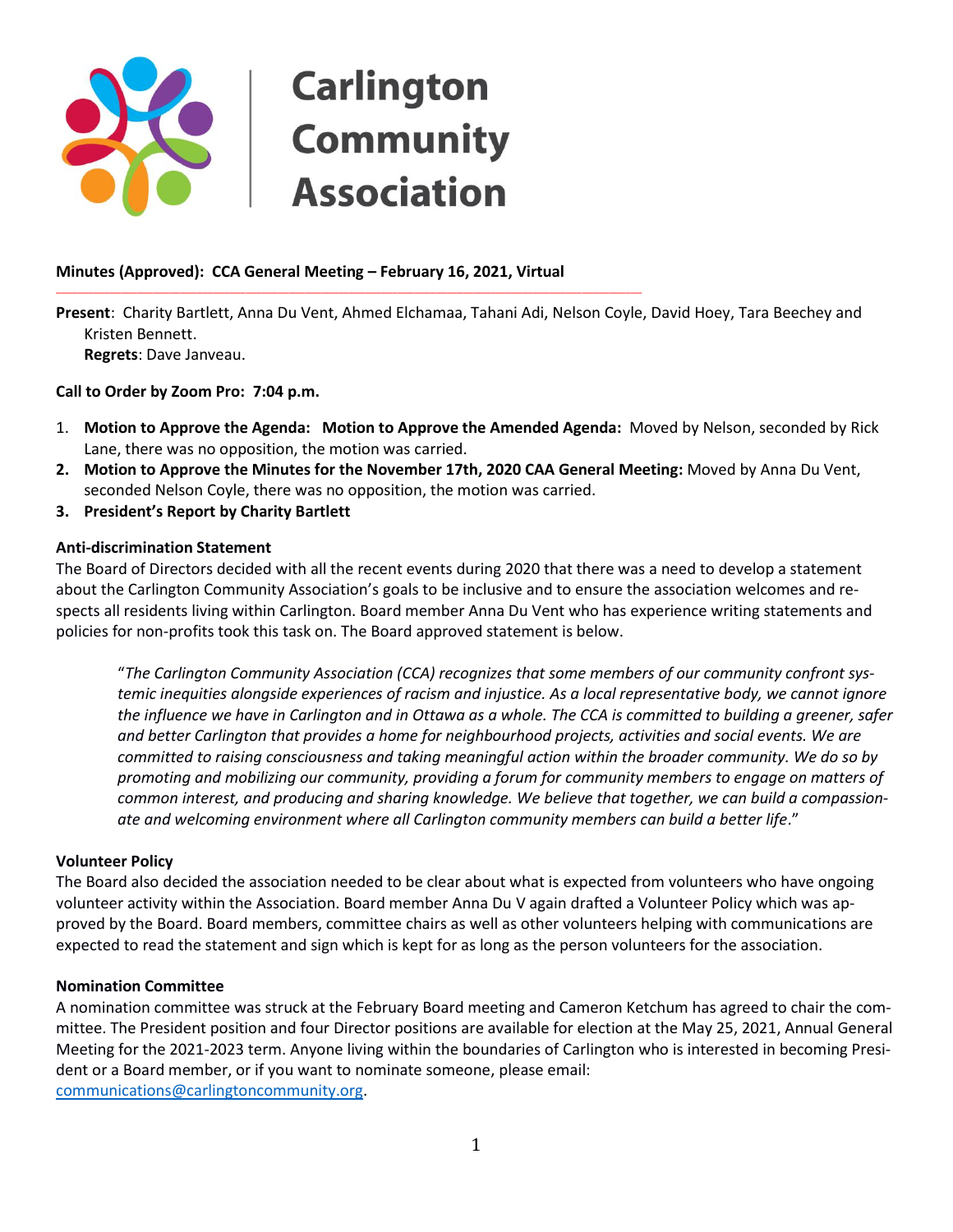

#### **CBC Trailblazer Award 2020**

Congratulations go out to Jon Ruby. Jon was awarded a Trailblazer Award for his work in helping others find sobriety as he did himself in 2005.

You can read his stor[y here.](https://www.carlingtoncommunity.org/wp-content/uploads/2021/02/JonRubyTrailblazer2020.pdf)

#### **Volunteers**

The board is seeking an individual who would be interested in leading the Greening Committee. Annual projects of the Greening Committee include the annual clean up of Carlington parks and the CCA plant and bake sale. The latter event is a fundraiser for the association.

Welcome to a new volunteer Heather Darling. Heather will be joining the Communications Teams.

#### **4. Finance Report by David Hoey**

There have only been a few changes since the last report to the membership.

There has been an increase in membership fees and the CCA is over and above the targeted goal for this year.

The CCA administers 2 contracts for 2 outdoor rinks. At Meadowvale, the CCA pays a student to maintain the rink and the Sens rink at Alexander Community Centre is maintained by volunteers however, the CCA pays for any expenses needed to maintain the surface and gas for the snowblowers. Some expenses have come in for maintenance.

| 2020-21 Budget (as at January $31^{st}$ , 2021) |               |         |           |         |  |  |
|-------------------------------------------------|---------------|---------|-----------|---------|--|--|
|                                                 |               |         |           |         |  |  |
| Income/Cash Inflows:                            | 2020-21       | 2020-21 | 2020-21   | 2019-20 |  |  |
|                                                 | <b>Budget</b> | Actuall | Variancel |         |  |  |
| <b>Membership Fees:</b>                         | 850           | 979     | 129       | 587     |  |  |
| <b>Fundraising for Events:</b>                  |               |         |           |         |  |  |
| Family Fun Day                                  |               |         |           | 4,335   |  |  |
| Plant and Yard Sale (Water for Triangle)        | 632           | 632     |           | 1,184   |  |  |
| Kiwanis Club of Ottawa West                     |               |         |           | 1,000   |  |  |
| <b>Alternative Activities</b>                   | 1,500         | 1,320   | (180)     |         |  |  |
| <b>Rink Maintenance</b>                         | 8,950         | 5,370   | (3,580)   | 8,950   |  |  |
| <b>Other Income (T-Shirts)</b>                  |               |         |           | 105     |  |  |
| <b>Total Cash Inflow:</b>                       | 11,932        | 8,301   | (3,631)   | 16,161  |  |  |